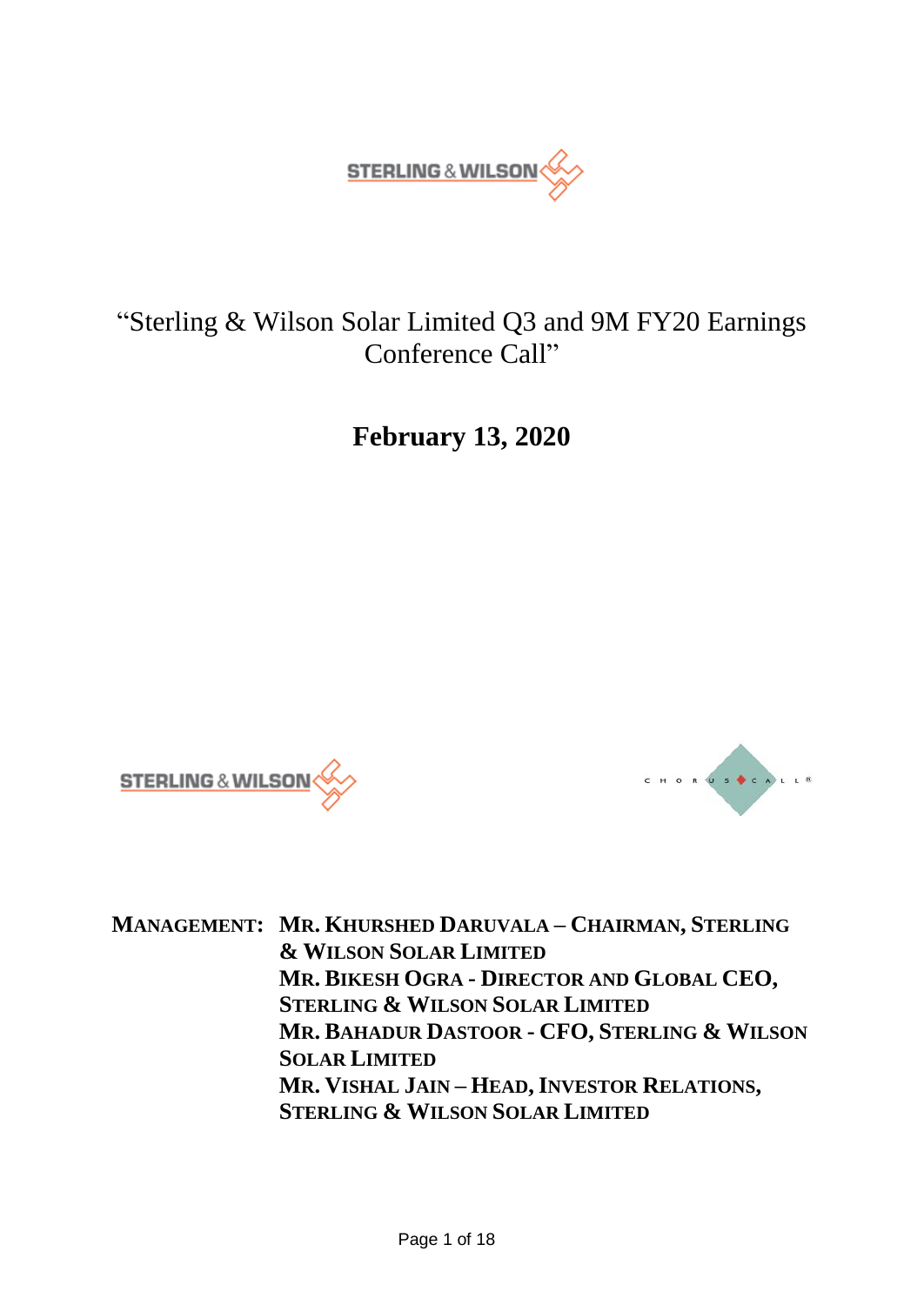

- **Moderator:** Good Morning Ladies and Gentlemen, Welcome to the Sterling & Wilson Solar Limited Q3 and 9M FY '20 Earnings Conference Call. This conference call may contain forward-looking statements about the company, which are based on the beliefs, opinions, and expectations of the company as on the date of this call. These statements are not the guarantee of future performance and involve risk and uncertainties that are difficult to predict. As a reminder, all participant lines will be in the listen-only mode, and there will be an opportunity for you to ask questions after the presentation concludes. Should you need assistance during the conference call, please signal the operator by pressing '\*' and then '0' on your touchtone phone. Please note that this conference is being recorded. I now hand the conference over to Mr. Vishal Jain, Head, Investor Relations, for his opening remarks. Thank you and over to you, Sir.
- **Vishal Jain:** Good Morning, I Welcome you all to Q3 and 9M FY20 earnings call. Along with me I have Mr. Khurshed Daruvala – Chairman; Mr. Bikesh Ogra – Director and Global CEO; Mr. Bahadur Dastoor – CFO, and Strategic Growth Advisors, our Investor Relation Advisors. We will start the call with the operational highlights for the quarter by Bikesh followed by financial highlights by Bahadur, post which we will open the floor for Q&A. Thank you and over to you, Bikesh.
- **Bikesh Ogra:** Thanks Vishal and a warm welcome to all the participants on this call., I would like to give a quick update on our market reach, order book position followed by the recent turn of unfortunate events and its probable consequences. We have seen a very strong traction in the Australian market with two large back-to-back orders. This has given us enough confidence that our strategy to pursue that market in spite of initial hiccups has paid off. We are also looking at a couple of promising opportunities in the near-term for this market. Further, we have started making inroads in the US and Latin American markets and have already completed a couple of projects there. We are also currently executing around 522 Megawatts of projects spread across four locations in Latin America and US. With all this, we continue to expand and strengthen our reach in Europe, Middle East, North Africa, and Southeast Asian markets. Order flow from April 2019 till February 12<sup>th</sup> has been Rs. 8,550 crore and the key orders received during this financial year has been as follows –
	- In Middle East we have received orders worth Rs. 4,500 crore,
	- In Australia we have received orders around Rs. 1,750 crore
	- In Chile we have received orders worth Rs. 672 crore.

With this our cumulative portfolio has grown from 6,870 Megawatts as of March 2019 to around 9,250 Megawatts as of date. Our UOV as of February 12, 2020, stood at Rs. 12,900 crore, which was around Rs. 7,700 crore as of March 2019, which is a very robust 67% growth and is also well diversified with 90% of the UOV coming from international geographies. Of this UOV, MENA which is Middle East and North Africa constitutes 39%, Americas forms 18%, Europe and Australia constitute 13% each and followed by India 10% and 7% from Africa.

Our O&M business continues to see strong traction as well. Our portfolio on the O&M side has increased from 5,550 Megawatts as of March 31, 2019, to around 7,468 Megawatts as of January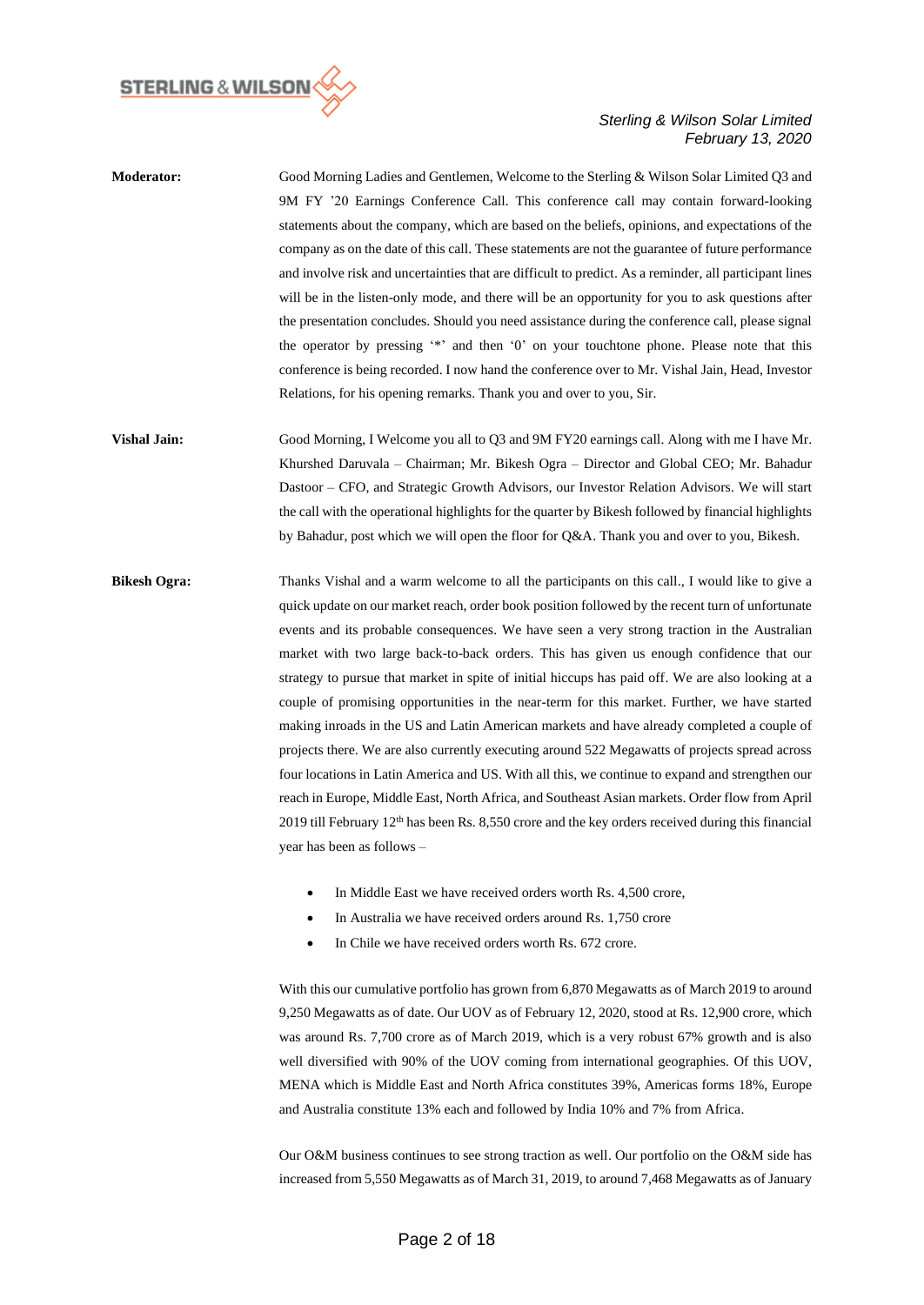

31, 2020. Third-party O&M contracts constitute around 40% of our O&M portfolio, and O&M revenue has more than doubled to around Rs. 132 crore in the nine months FY20 compared to Rs. 59 crore during the similar period in the FY19. We continue to focus on increasing our O&M portfolio as it provides steady cash flow with better profitability margins.

While all of this is being said, would also like to update on the recent unfortunate events on account of coronavirus. China which has always been our major procurement hub for majority of our projects is dramatically impacted by the spread of this epidemic. We are constantly evaluating the situation and the probable impact of the same in the near-term. We have started receiving force majeure notices from some of our vendors about production losses. We are keeping a close tab on the developments and shall keep you all posted about the situation. Whilst we clearly see a sluggishness in revenue recognition in the near-term and a tepidness in orders getting finalized, what is very reassuring is that all of our contracts are fully safeguarded for these force majeure conditions and we do not see any liquidated damages being imposed by our clients.

Lastly, talking about India which continues to be a key market for us. Our Honorable Finance Minister during her budget speech has put special emphasis on power and renewable sector, which should help to boost the solar power generation in the country. These measures besides various things also include increasing the share of solar power in the railway energy mix. The Government has proposed to use the land owned by Railways near the railway tracks for installation of solar power projects, which will address one of the key hurdle that is the land availability for any power project. With this, I will ask Mr. Bahadur, our CFO, to take you through the consolidated financial highlights for the quarter and nine months. Thank you very much.

**Bahadur Dastoor:** Thank you, Bikesh and Good Morning friends. I will take you through the consolidated financials for the nine months ended December 31, 2019. Before we run through the financials, I would like to reiterate that being an EPC company, the revenue, order inflow, and gross margins could be lumpy due to geographical mix and stage of execution of the projects in any particular quarter. Hence comparison on year-on-year or quarter-on-quarter basis would be inappropriate as well as the performance for a quarter may not be representative for the full year.

> Revenue for 9M FY20 has been at Rs. 3,514 crore, the revenue in 9MFY20 has been lower compared to 9MFY19 due to delay in commencement of a large new project in the MENA region, coupled with the fact that the 1.2 Gigawatts in the MENA region was at the peak of execution during the corresponding period in the previous year. We expect revenue for to be in the range of Rs. 1,500 to 2,000 crore in the last quarter of FY20, which is lower than the previous year due to module supply issues on account of coronavirus and delay in commencement of a large new project.

> In terms of geographical breakup of the nine months revenue, the MENA region and India contributed about 32% each followed by Southeast Asia with 18%, America with 15%, and the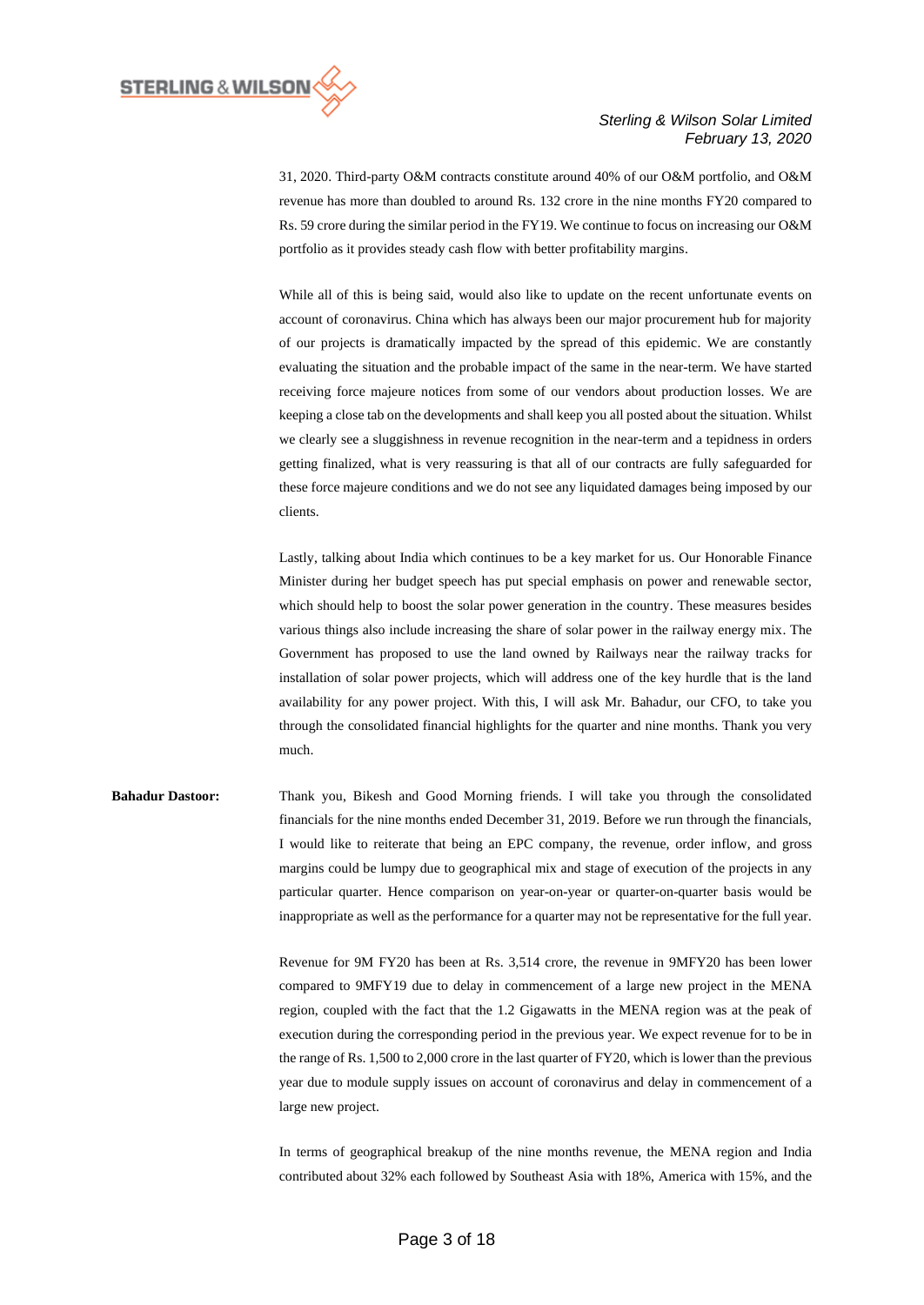

balance by Australia and Africa. As mentioned by Bikesh earlier, our O&M revenue has more than doubled to Rs. 131 crore in 9MFY20 compared to Rs. 59 crore during the similar period in FY19. The O&M business now constitutes 3.7% of 9M FY20 compared to 1% in 9M FY19. Gross margin percentage were higher at 13.1% compared to 9.3% in 9M FY19. Improvement in gross margin percentage is on account of mix of execution of projects in emerging geographies having higher margin and our efficient procurement policy. Here, I would like to state that historically we have had annual gross margins in the range of 11% to 13% and we expect gross margins for FY20 to be in the range of about 12%. Overheads are higher in nine months FY20 on account of full period cost in certain countries like US and Australia, again partial period cost in FY19. Overheads as a percentage of sales were higher at 8.4% in 9M FY20 due to lower revenues. We believe that the team has been built in those geographies and cost increase going forward would be nominal. Despite higher overheads, EBITDA margin percentage improved from 5.9% in 9M FY19 to 6.7% in 9M FY20 on account of higher gross margins. PAT for 9M FY20 stood at Rs. 175 crore and PAT margins were at 5%.

Coming to the balance sheet as at  $31<sup>st</sup>$  December 2019, the networking capital has remained stable. The networking capital stood at Rs. 251 crore compared to Rs. 240 crore on  $30<sup>th</sup>$ September 2019 and Rs. 234 crore on March 31, 2019. Our cash flow from operations for 9M FY20 stood at Rs. 119 crore positive compared to negative cash flow from operation of Rs. 767 crore during the same period in the previous year. I would also like to highlight that as per the amended Articles of Association, the company cannot give loans to promoters or their affiliates post listing. Further, the promoters have repaid Rs. 1,000 crore since listing and consequently the inter-corporate deposits and loans to the group companies have reduced to Rs. 1,650 crore as at December 31, 2019. Further, based on the recommendation of the audit committee and the Board of Directors in their meeting held on December 31, 2019, the following payment schedule has been approved for the balance ICDs and loans –

- Rs. 500 crore on or before 31<sup>st</sup> March 2020,
- Rs. 500 crore on or before 30<sup>th</sup> June 2020
- And the balance amount on or before September 30, 2020

Our external debt post listing reduced by Rs. 1,340 crore and stood at Rs. 1,477 crore as at 31<sup>st</sup> December 2019. Reduction in debt has been due to collection from the group companies of the inter-corporate deposits as well as utilization of internal accruals. The term debt outstanding today is Rs. 1,349 crore of which Rs. 480 crore is payable in Q4FY20, Rs. 588 crore in Q1FY21, and the balance amount of Rs. 281 crore is payable in Q2FY21. These loans will be paid off or refinanced depending upon the projected cash flow. Cash and bank balance as at December 31, 2019, stood at Rs. 209 crore. Our networth as on  $31<sup>st</sup>$  December 2019 is Rs. 1,025 crore.

Lastly, we are happy to report that the Board of Directors has approved and declared an interim dividend of Rs. 6 per share on face value of Rs. 1 per share for the Financial Year 2019-20.

With this, we will now open the floor for questions and answers.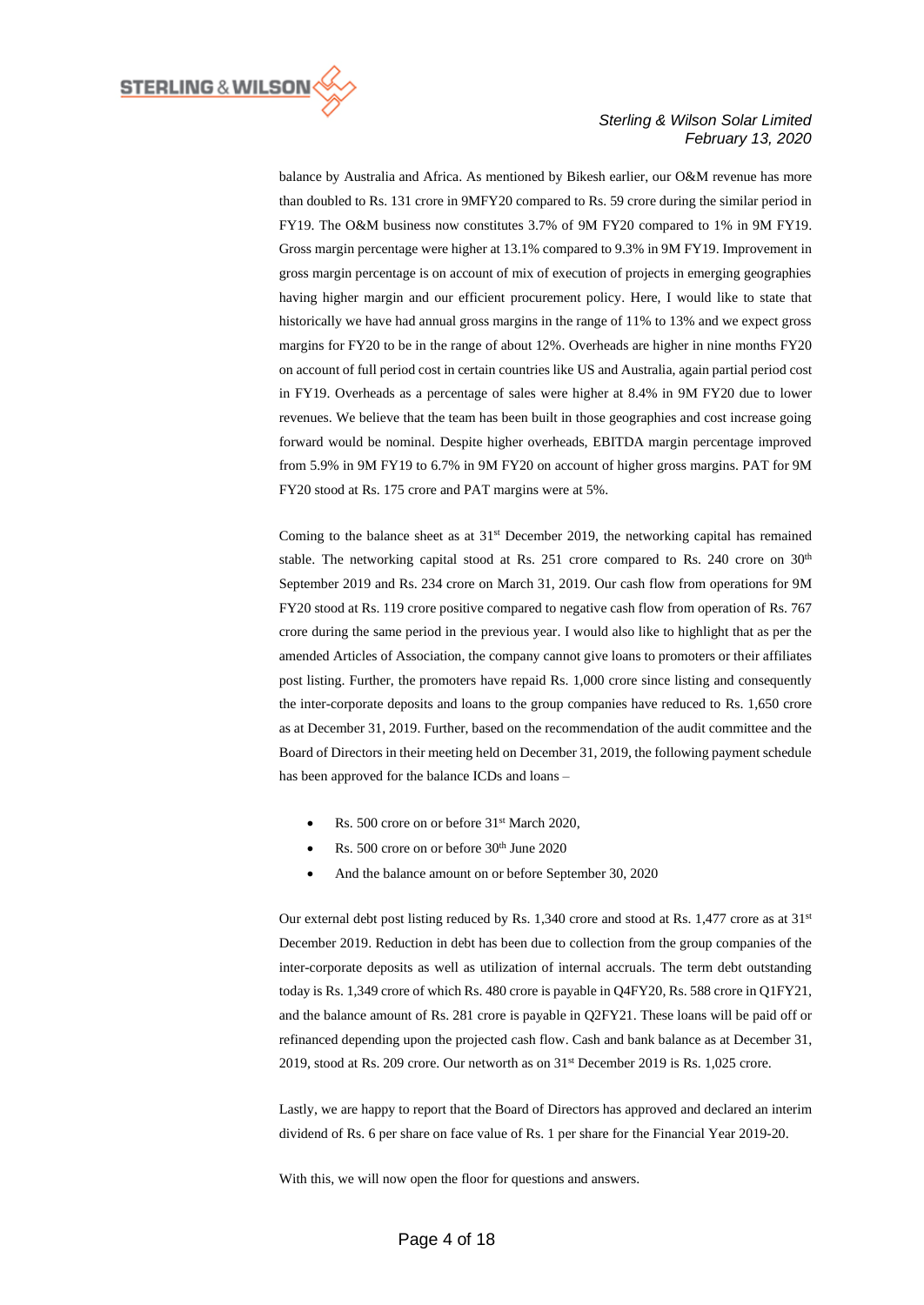

| <b>Moderator:</b>       | Thank you. Ladies and Gentlemen, we will now begin the question and answer session. The first                   |
|-------------------------|-----------------------------------------------------------------------------------------------------------------|
|                         | question is from the line of Renjith Sivaram from ICICI Securities. Please go ahead.                            |
| <b>Renjith Sivaram:</b> | Sir, you told the Q4 target, so what is the full-year revenue target ?                                          |
| <b>Bahadur Dastoor:</b> | Since we are saying that we will be doing about Rs. 1,500 to 2,000 crore in Q4FY20 and we                       |
|                         | have done Rs. 3500 crores in the first nine months. So will close the year between Rs. 5,000 to                 |
|                         | 5,500 crore essentially due to the impact of the coronavirus outbreak.                                          |
| <b>Renjith Sivaram:</b> | Sir, is there any other alternate arrangement we have in case this prolongs?                                    |
| <b>Bikesh Ogra:</b>     | Most of our procurement is out of China and what has also incidentally happened if this                         |
|                         | continues in the long run, they have diversified their operations in Malaysia, Vietnam and                      |
|                         | Taiwan. So if this continues to hamper the production in China, I think we will have an option                  |
|                         | to get the production done in those markets., So that is not the near-term solution. But we are                 |
|                         | looking at it. In case it continues to affect the production, then we should look at those markets              |
|                         | for an alternate.                                                                                               |
| <b>Renjith Sivaram:</b> | Because of this you hinted that you are seeing a delay in terms of order finalization also, is that<br>correct? |
| <b>Bikesh Ogra:</b>     | That is correct. What is happening is that for a customer, we are not able to commit the timelines              |
|                         | on the project, which are very critical for the project for our business. Likewise, we are also not             |
|                         | in turn getting a firm fix on the pricing from the vendors. So therefore, it is becoming difficult              |
|                         | and uncertain for us to really accept orders. Customers may want us to accept orders at a                       |
|                         | particular price and a particular timeline, but at the backend we are not very clear about the                  |
|                         | timeline and the pricing. So therefore that is becoming a bit uncertain for us, to really also accept           |
|                         | those orders.                                                                                                   |
| <b>Renjith Sivaram:</b> | Is there any foresight in terms of how this is going to pan out and when do you see things will                 |
|                         | normalize? Are we just waiting for things to normalize?                                                         |
| <b>Bikesh Ogra:</b>     | We are only praying that this gets contained as rapidly as it can, so that we can do our business               |
|                         | as we have been doing. So it is only a wish that we want that this particular epidemic gets                     |
|                         | contained as soon as possible. Unfortunately, it is a global issue, the WHO has termed as an                    |
|                         | epidemic, which obviously it is anybody's guess as to how it will pan out.                                      |
| <b>Moderator:</b>       | Thank you. The next question is from the line of Abhishek Puri from Axis Capital. Please go                     |
|                         | ahead.                                                                                                          |
| <b>Abhishek Puri:</b>   | My question is on the force majeure part. If we understand correctly, the contracts are                         |
|                         | safeguarded for the delays in terms of timeline. So would the cost overruns or delays due to the                |
|                         | extended site work will also be compensated under the contracts?                                                |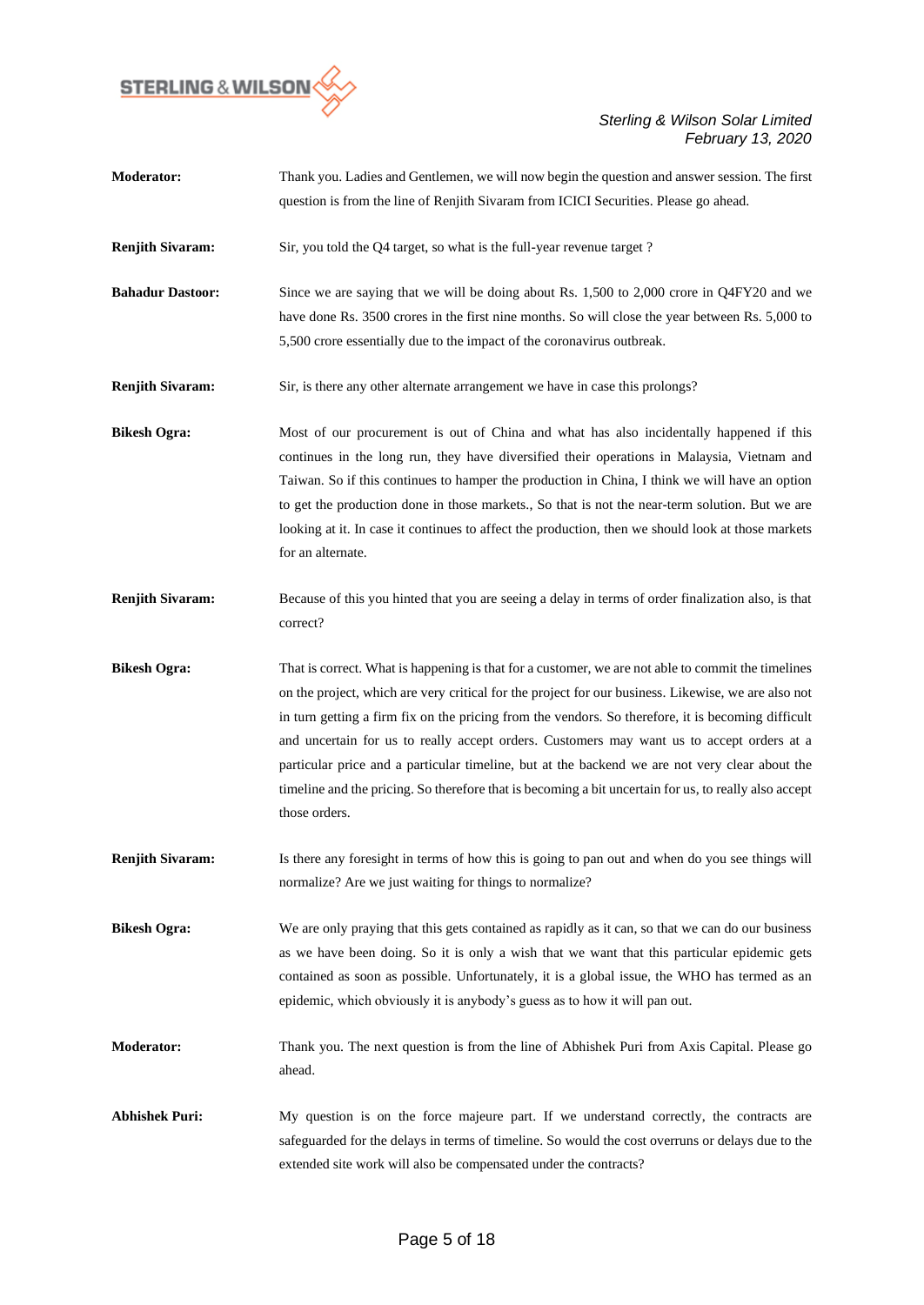

| <b>Bikesh Ogra:</b> | Most of the contracts as I mentioned are covered under the force majeure for the time extension. |
|---------------------|--------------------------------------------------------------------------------------------------|
|                     | What is also incidentally happening on the fixed project management cost on the projects, for us |
|                     | fortunately is that the increase in costs are very minimalistic. They vary between 1% to 1.5% of |
|                     | project cost during the tenure of the project. Although we would be definitely asking for an     |
|                     | additional cost on account of this force majeure extension of time conditions, but even in the   |
|                     | worst case scenario even if no cost overruns gets paid to us, the impact would be around 1% to   |
|                     | 1.5% of project cost during the project tenure and therefore it would be proportionate cost for  |
|                     | the impacted period.                                                                             |

- Abhishek Puri: Secondly, in terms of the competitive scenario, how is this Coronavirus impacting the competition especially in the Middle East where you are seeing a lot of Chinese companies coming in ?
- **Bikesh Ogra:** I think it will be too early for us to comment because all the projects really have not taken off in the Middle East wherein we have seen Chinese competition coming in. So we are just keeping our fingers crossed as to how this will pan out, especially in the Middle East region, once the projects take off.
- **Abhishek Puri:** It is glad to see order book increasing in the current year by almost 2,000 odd megawatts and Rs. 8,500 crore is the accretion. However, when we look at the advances data from the customers, it looks to be pretty minimal, about Rs. 220 odd crore or so, accounting for only 2.5% of contract value. So have the advances gone away in the new contracts or are they lower in some of the contracts or we have not received it yet?
- **Bahadur Dastoor:** The largest contributor in the order book is Saudi Arabia, where the contract is in the final stages of being discussed. And only once that is done that the advance bank guarantees would be issued and the advances would come in. So to answer your question in a pointed manner, all contracts have advance payment clause and all advances have been coming in as targeted. So for some of our projects in Chile they are expected now. And whatever had to come in till December has come in. There is not a single contract without an advance.

Abhishek Puri: Lastly, if you can just quickly touch upon some of the recent opportunities that are coming up for bidding, especially some of the large projects which were pending out of the Middle East markets?

**Bikesh Ogra:** If I give you a broad perspective for the next two months, projects worth \$ 2.2 billion, which is around Rs. 15,000 crore, are lined up for bidding and this is primarily spread across Australia, US, Middle East, and Africa., so that is how the spread is in the next two months, I would say in March and we-We hope that going by our historic rate of conversion, we should to be clocking around 17% to 20% of this overall order bid pipeline in March. So that is the near-term vision on the order booking. Obviously, there is sluggishness for the closure, there is tepidness in the market. So, if everything goes on as planned, we will have this kind of a closure happening till March.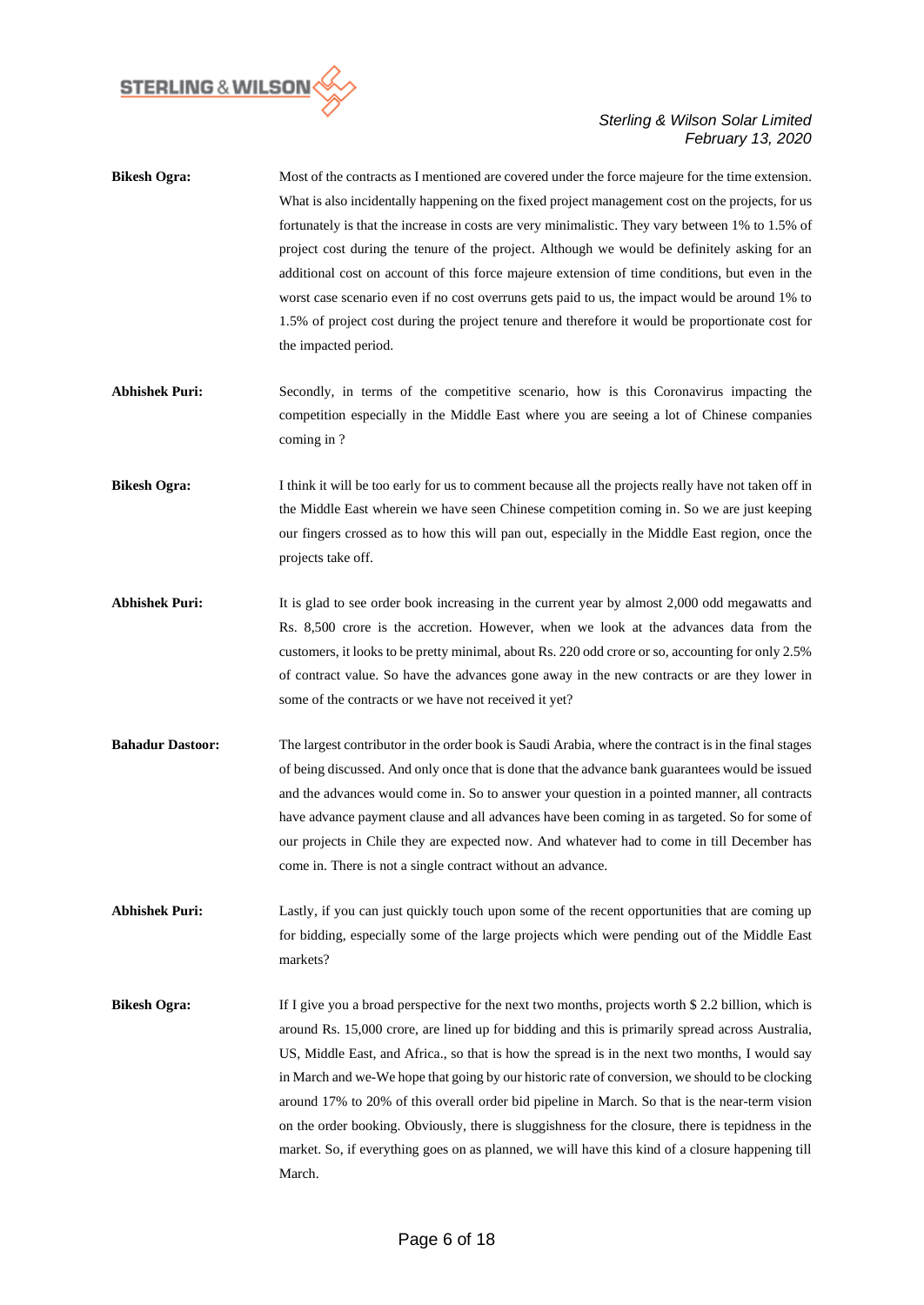

- Abhishek Puri: In terms of entire 2020 and FY21, what is the kind of opportunities that you are seeing? Will the total market be bigger than what we have seen in 2020, or lower than that?
- **Bikesh Ogra:** In 2018 we had around 100 Gigawatts getting built and out of which around 40% to 45% odd percent came in from China. Now, there has been a dramatic slowdown in the Chinese market. If you take 2019, around 115 Gigawatts got built and out of which China constituted only 25 to 30 Gigawatts. So although there is a slowdown in Chinese market, there is a spur in the other markets. That being said, now since there is a paucity of work in China, Chinese companies have started vying for markets, especially in Middle East, where a lot of Chinese EPCs are participating in opportunities. We do not see a slowness in the growth of the market, considering the fact that last year without China, around 75 to 80 Gigawatts was built. The market would be growing at around 15% to 20% as we had anticipated, and for us fortunately now, we are present in almost all the markets other than China, so therefore, we would be able to ride on a substantial amount of this growth into our order book.
- **Moderator:** Thank you. The next question is from the line of Bharat from Quest Investment Advisors. Please go ahead.
- **Bharat:** Sir, just to understand from business perspective. Till September results, we were very hopeful about Q3 and that time even Corona virus was also not an issue. But why all of a sudden there is a slowdown in the revenue billing. I am just trying to guess in future how really we have to look?
- **Bahadur Dastoor:** Mr. Bharat we have always maintained an annual revenue guidance. When we were talking about December quarter, December quarter also is something which is a function of the ongoing projects. We as management always knew that the turnover for this quarter would be lower because the new projects are all happening only in the last quarter of January to March '20. So for this quarter the guidance, which we had internally, was between Rs. 1,000 to 1,200 crore and that is exactly what it has come up to - because the old projects are all coming to an end and we are taking up new projects except for Chile and Australia, in January to March '20.
- **Bharat:** Is it fair to assume that the balance revenue which we are talking of Q4FY20 of around Rs. 15 to 20 billion otherwise would have been in the range of Rs. 35 to 40 billion, if we had not been impacted because of Corona virus?
- **Bahadur Dastoor:** Absolutely right, so we would have had an internal target of close to Rs. 7,000 crore to accomplish as a revenue, so that would mean Rs. 3,500 crore in Q4FY20, as you have rightly said. We will be doing only about Rs. 1,500 to 2,000 crore revenue in Q4FY20, as there is an impact of almost Rs. 1,500 crore on account of the Corona virus.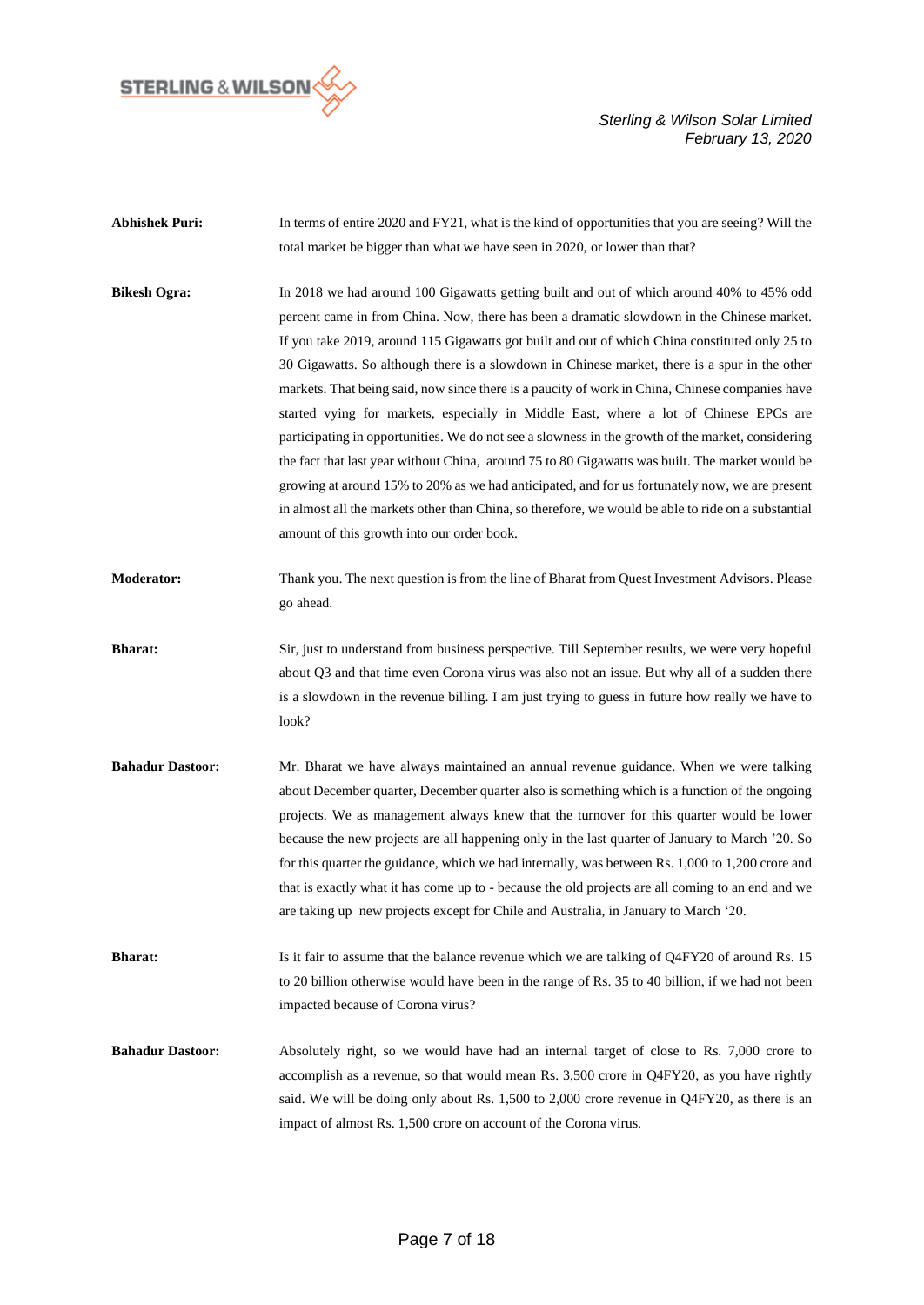

| <b>Bharat:</b>            | In our presentation there is unexecuted order contract in progress which is around Rs. 5,100<br>crore. I am trying to get what this Rs. 5,100 crore is representing and when do we expect that to<br>be billed?                                                                                                                                                                                                                |
|---------------------------|--------------------------------------------------------------------------------------------------------------------------------------------------------------------------------------------------------------------------------------------------------------------------------------------------------------------------------------------------------------------------------------------------------------------------------|
| <b>Bahadur Dastoor:</b>   | If this Corona virus had not impacted, a sizeable portion of this Rs. 5,000 crore would have<br>happened in Q4FY20, i.e. roughly about Rs. 3,000-3,500 crore plus some of the new jobs which<br>are to commence. Now, because this issue has happened, this Rs. 5,000 crore is actually getting<br>spilled over into the Q1 FY21 or maybe Q2 FY21.                                                                             |
| <b>Bharat:</b>            | Till this Corona virus issue do not resolve, is that fair understanding?                                                                                                                                                                                                                                                                                                                                                       |
| <b>Bahadur Dastoor:</b>   | Yes.                                                                                                                                                                                                                                                                                                                                                                                                                           |
| <b>Bharat:</b>            | In this particular quarter, our other income has shot up to Rs. 50 crore other than interest income.<br>So what exactly it represents because in Q3 FY19 it was around Rs. 20 crore and in 9M FY20 it<br>is about Rs. 66 crore.                                                                                                                                                                                                |
| <b>Bahadur Dastoor:</b>   | Most of it will be the FOREX gain which under the accounting standards we need to show either<br>as other income or overheads, So it is the movement in the Dollar versus the Rupee from<br>September to December '19. Now, for us internally in our MIS, we always take it as part of<br>project cost, but the accounting standard requires that all FOREX gain or losses should be shown<br>either as income or as overhead. |
| <b>Bharat:</b>            | On balance sheet side, roughly around Rs. 500 crore is due in Q4 FY20 and Rs. 600 crore in Q1<br>FY21. So in case, if what we have been expecting to receive from the promoters, does not<br>happen, then what is our strategy to meet our obligations?                                                                                                                                                                        |
| <b>Bikesh Ogra:</b>       | We are very confident of receiving from the promoters. They have fulfilled their commitment<br>on 31 <sup>st</sup> December and in our regular interactions with them, they have reassured us several times<br>that they will be bringing in this money as has been planned. And I will just ask Mr. Khurshed<br>Daruvala to add a little on that.                                                                             |
| <b>Khurshed Daruvala:</b> | We have had our discussions with Shapoorji Pallonji and we are confident of meeting the<br>timeline. So internally whatever arrangements are required at the promoter level are being done<br>and this timelines will definitely be met.                                                                                                                                                                                       |
| <b>Bharat:</b>            | You said that overheads that have already been build in, as we already have teams is in place in<br>markets like Australia and USA. So in that case can we expect gross margin to be sustainable?<br>And is there a room to improve the EBITDA margin if our top line starts growing?                                                                                                                                          |
| <b>Bikesh Ogra:</b>       | Obviously, we have done some cash burn for the last couple of years in the US and Australian<br>markets. We can clearly see now the sprouting of results coming in specifically in Australia.<br>Like I said we have already done some acquisition and now we are executing around 1750 crores                                                                                                                                 |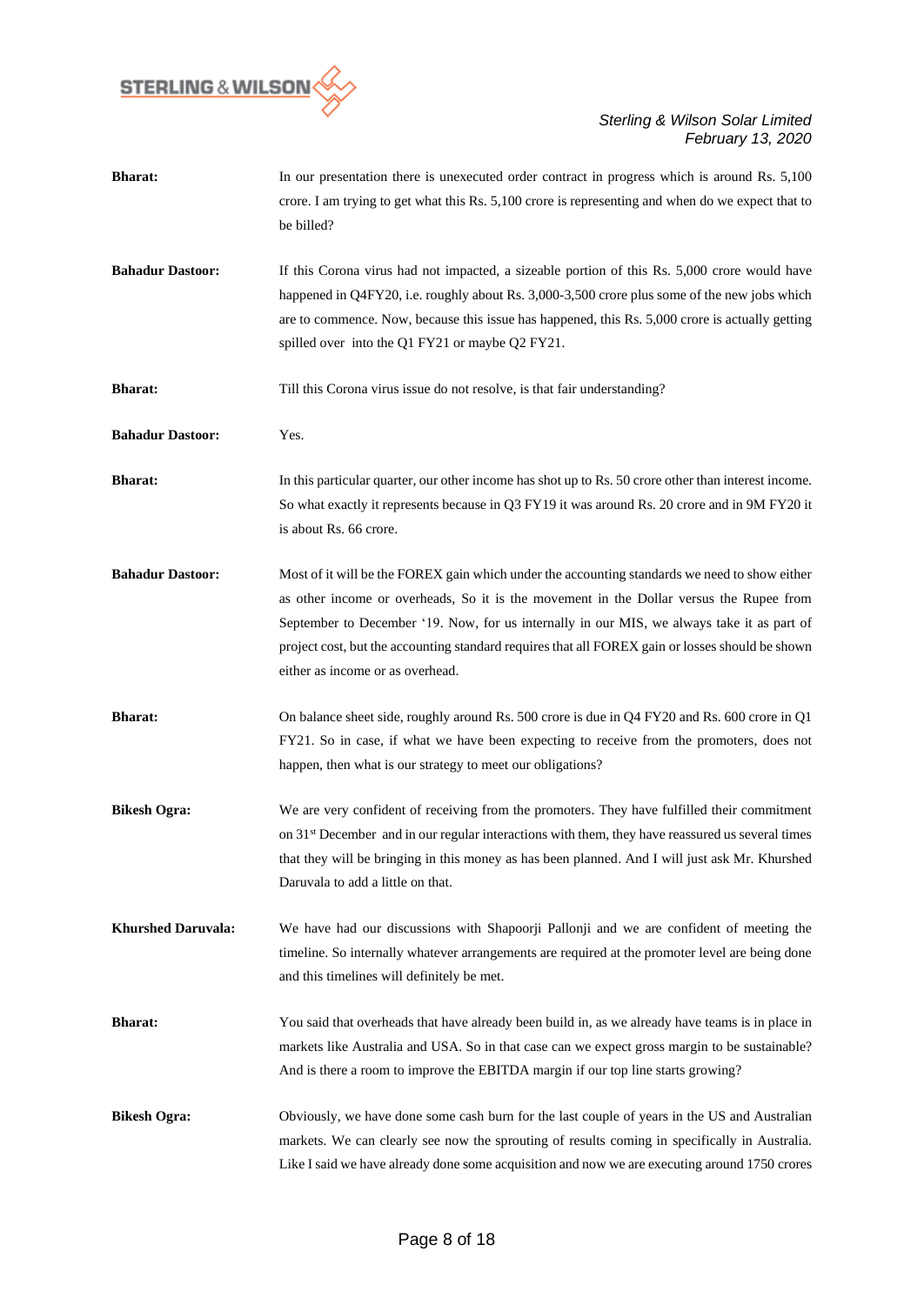

worth of orders. We are looking at couple of very promising opportunities in Australia. In the US also, in one and half years, we have been burning cash and there we have built up a substantial Management team, which is now bidding in for around 2 Gigawatts of projects there. We are hoping that they will get converted very soon, and therefore, the operating leverage on the overheads will substantially come down, as we get the revenues from those markets.

**Moderator:** Thank you. The next question is from the line of Subham Agarwal from Aequitas Investments. Please go ahead.

- **Subham Agarwal:** Sir, my question was regarding the outlook from India. So what kind of orders do we expect from India given the announcement in budget. And in the fourth quarter of this year we have received some Rs. 670 crore order from India - what is this order from, if you can throw some light on this?
- **Bikesh Ogra:** In terms of the outlook for India, we have been always very bullish on this market in terms of our base being here. We see a steady state growth of the projects coming in from the Indian market and we will continue to stay focused around this market. In the last quarter, the orders that have been received from the Indian market are worth around Rs. 670 crore.
- **Subham Agarwal:** Where have you got this order from?

**Bahadur Dastoor:** We have got them from few customers in India and at this point in time, we would not like to name those customers. They are part of our regular profile and portfolio, we get them from time to time. These are repeat orders.

- **Subham Agarwal:** Sir, second question was on the O&M revenue. So we have booked around Rs. 54 crore in December quarter, but the margins have fallen from 66% in Q3 FY19 to 24%. Why has the margin decreased and what do we forecast the margin on a sustained basis for O&M business?
- **Bahadur Dastoor:** The sustainable margins for O&M are generally about 30%-35% in India and about 40% internationally. So it depends on the mix of where we have had more O&M in that particular quarter. There are also certain invoicing which needs to be done now, retrospectively once we have received the substantial completion certificate from the customers. So that will level the things by the year-end. But overall margins for O&M on an average basis would be in the region of about 35% to 40% on blended basis.
- **Moderator:** Thank you. The next question is from the line of Riddesh Gandhi from Discovery Capital. Please go ahead.
- **Riddesh Gandhi:** In case this Corona virus ends up taking a little bit longer than we anticipate, then do we have a Plan B or do you expect people to actually pushback their plans with regard to putting up their plants?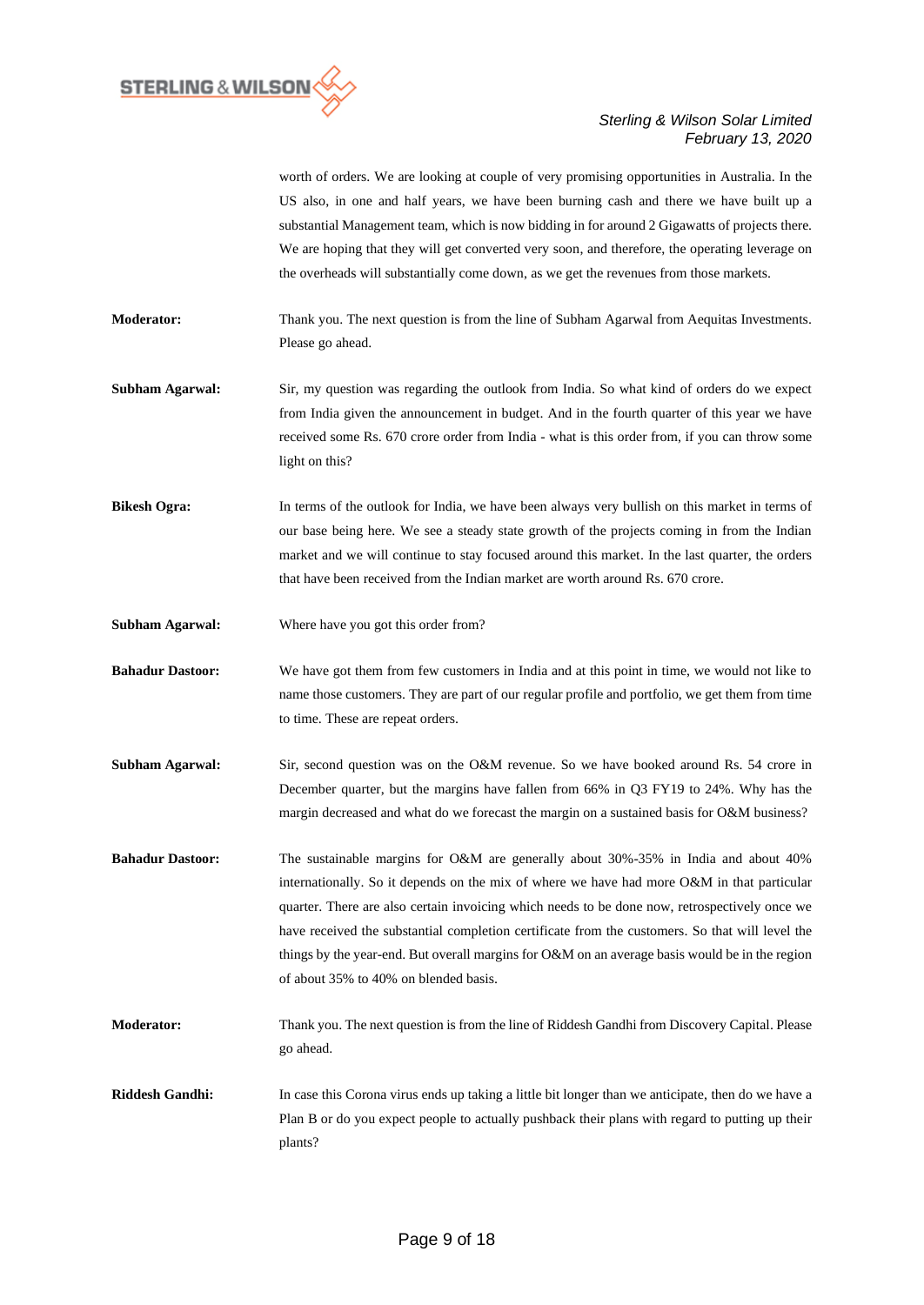

**Bikesh Ogra:** As I mentioned earlier, people are taking a very cautious view of how the corona virus epidemic will pan out. There are \$2.2 billion worth of projects that are in the pipeline that are just about to get concluded. Had this epidemic not out broken we would have had closures of around \$ 1 billion by now. But since there is an uncertainty on the timelines and there is an uncertainty on the backend production line, people are taking a cautious view about it. And if the issues get solved in the next month to month-and-a-half, we clearly see a fast traction in terms of the closure of the orders. So when you talk about a Plan B, that is in case this gets affected on a long-term basis, there are production places in countries like Malaysia, Vietnam, and Taiwan., We are also exploring and seeing that if those countries can be explored into and ploughed into our supply chain requirements. So, we are just keeping our fingers crossed to see how it pan outs over the next 15 to 30 days.

**Riddesh Gandhi:** We appreciate that you have been speaking to the promoter group with regard to recovery of loan amount and that they have given you high degree of confidence. But obviously you need to understand our degree of skepticism. Just wanted to understand a couple of things on this - is there any plan of action in case any of these deadlines are missed. And the other question is given this is effectively like an unsecured loan, is it not the rate of interest that we are charging materially less than effectively the rate at which the promoter would be borrowing even on secured basis right now in the market. So is this actually an arms-length deal?

**Bahadur Dastoor:** First of all, these were all inter-corporate deposits which were signed off prior to the date of listing. They were built at a 50 basis points differential between the effective borrowing of the company and the lending which was done. This was in keeping with the group practice. Post November  $14<sup>th</sup>$  that differential has moved up to 1%. So as far as the company is concerned it is not losing any money. Secondly, from a debt equity ratio of about 2.3x in September, the net debt equity ratio has come down to about 1.23x, which has given banks a lot of confidence and has also helped us in refinancing or rolling over some of the term debt. So we are anyway in discussions with our banking partners for an alternative which we hope will not be exercised. But nonetheless we are anyway positioned partially from cash flow and partially from rollovers to take care of this, were it not to happen, which we do not expect.

**Riddesh Gandhi:** Again, what we are saying is we are not going to take any action on the promoters. We just are internally prepared with how to handle it, in case the cash does not come back?

- **Bahadur Dastoor:** We will certainly take action on the promoters. We are right now preparing for an eventuality because action is one thing and safeguarding the company's interest is another. So right now we are taking care of that element. But we are in regular discussions as recently as even yesterday, when the promoters have reassured us that the money will come. And they have fulfilled their commitment on 31st December when they brought in Rs.1,000 crore.
- **Riddesh Gandhi:** The only other thing I will add is that the loan given is 100 BPS over our cost of capital. I do not think the rate at which we will lend out on an unsecured basis should be linked to what our cost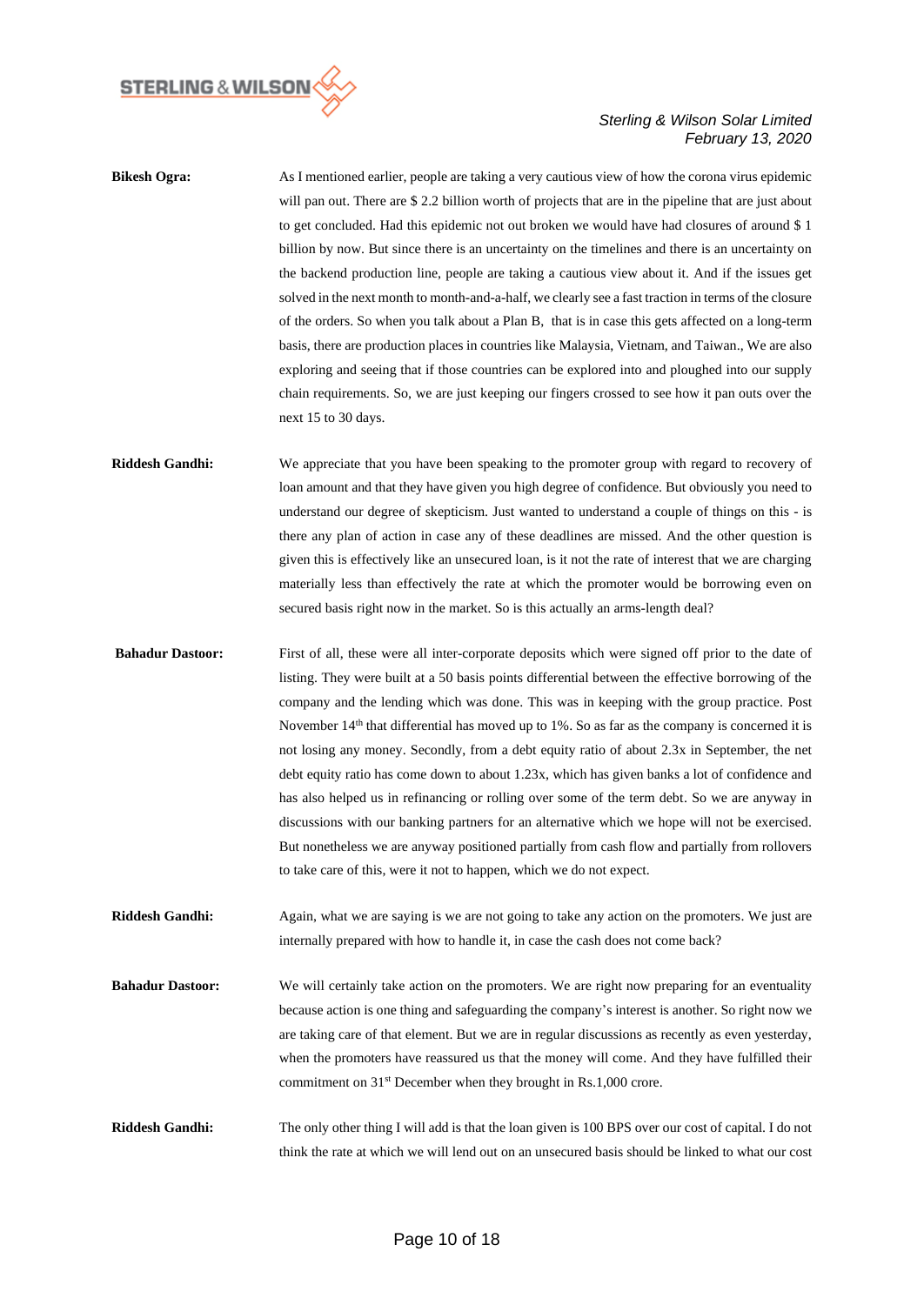

of capital is, it should be the linked to the borrower's cost of capital and the rate at which he is borrowing. And what we have heard is that rate is a materially higher rate than what is here?

- **Bahadur Dastoor:** Yes, but the point is that these were all done prior to listing. There is no change in terms except for what the audit committee and the Board declared on November 14<sup>th</sup>. So anyway we are not in the business of lending anything further to the promoter or the promoter group. We are barred from doing that under the Articles of Association. Going forward, it would be a different matter to a non-related party; obviously, it would be at market price prevailing at that point in time. These were on the rate of borrowing which we did previous to the IPO.
- **Moderator:** Thank you. The next question is from the line of Lokesh Garg from Credit Suisse. Please go ahead.
- **Lokesh Garg:** My question relates to Saudi Arabia order. Basically we announced in early November and it is almost three months now, and the order has not yet received a full go ahead. In fact you seem to suggest that there are some contract terms being negotiated by which you have not even opened the advance guarantees from your end itself. Was this delay expected and in worst case in your average case scenario, when is this order likely to get fully discussed, sorted and then started?
- **Bikesh Ogra:** If you recollect last time also, we had said there is a visible delay on this particular order basis because of which we had missed our revenue targets for this year. Now the project is really moving slightly in an accelerated fashion in terms of the power purchase agreement getting signed between ACWA Power and the Government of Saudi Arabia. So in the next couple of months, we would see this project hitting the ground and going all out into the construction activities.
- **Lokesh Garg:** Okay, but is it not that development which is negative surprise related to even on November announcement of limited notice to proceed?
- **Bikesh Ogra:** The limited notice to proceed is already there. We are already working on the engineering and we are working on the geotechnical survey of the projects. So all of that is in place. It is only that the full notice to proceed will only come in once they have the power purchase agreement being signed and that is currently under advanced stage of discussion with the Government.
- Lokesh Garg: I also wanted to check with you that the net working capital seems fine which is roughly Rs. 250 crore range. But both receivable and payable individually are elevated, so it is a net debt that we are seeing. But if you see gross number, both of these are roughly Rs. 2,200 crores range. What is driving such large receivables, given your nine month revenue line is only Rs. 3,500 crore?
- **Bahadur Dastoor:** Receivables are not just a function of revenue, it depends on when you have built it. So a lot of the billing did happen and that is why it is Rs. 2,200 crore. If you have seen March the figure was Rs. 1,900 crore at that point in time. There are certain receivables from parties which are under discussion and negotiations for the final handover and substantial completion. Once that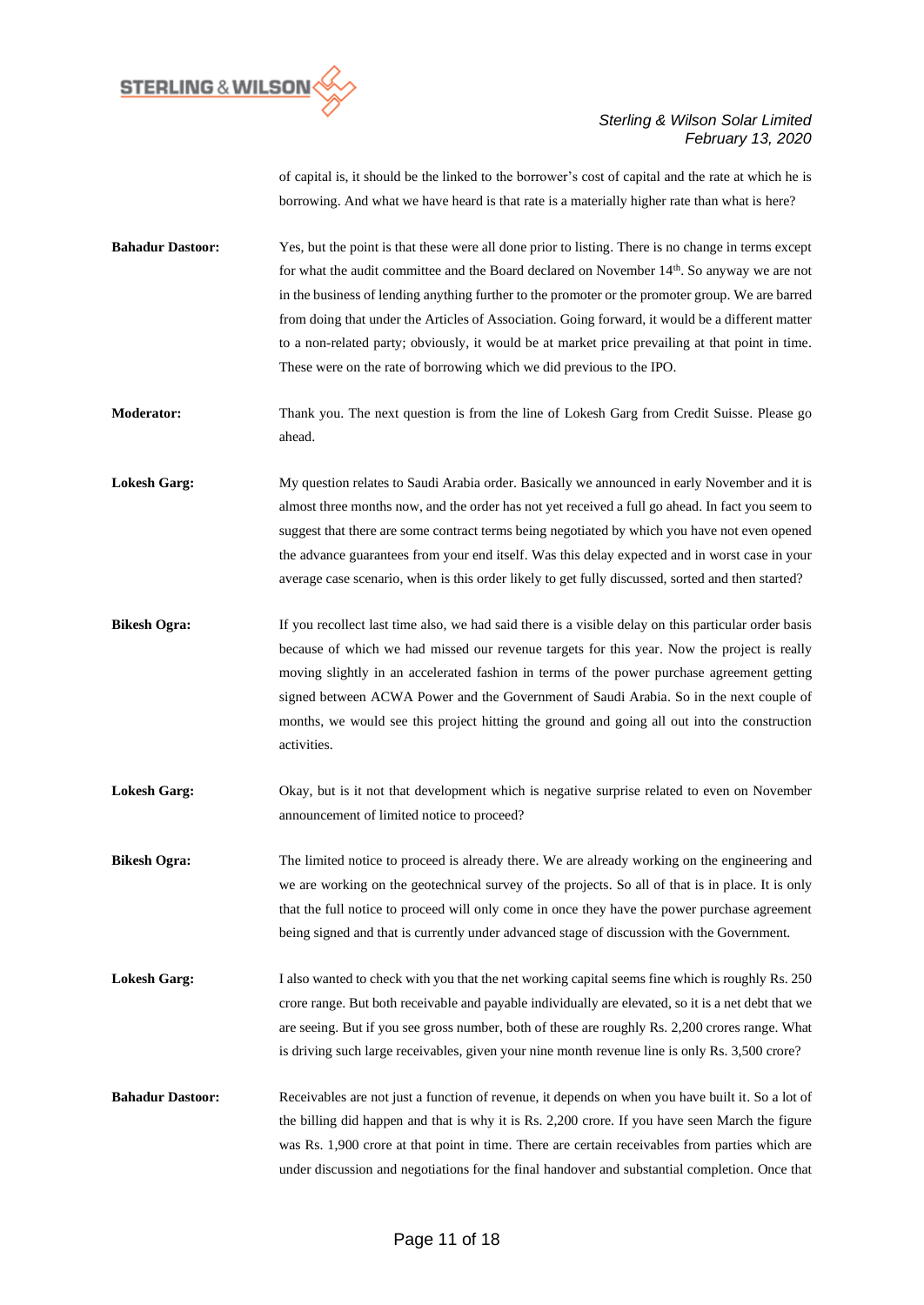

is done, we are expecting this to come down. Of course, there is an amount of Rs. 150 crore which is due from IL&FS for which we are already in the NCLT.

- Lokesh Garg: Both billing and receivables should happen on a proportionate basis. But are you suggesting that there is a large component which happens on a substantial completion time event?
- **Bahadur Dastoor:** It depends on when the materials have gone, because when the material goes up, the billing goes up which is an event which happens at a particular point in time. Having said that, I said because we have got IL&FS and a couple of other parties - that is why the receivables are at this position. We are in discussions with those customers to bring it down, and of course, IL&FS is in NCLT.
- **Lokesh Garg:** Could you share more details on this couple of other parties from where receivables are pending for longer than expected?

**Bahadur Dastoor:** We will take it off-line and we would not like to do it on this call at the moment.

- Lokesh Garg: You also sort of on the positive side seem to attribute that there is margin traction which is better than expected from emerging geographies - is that referring to Australia?
- **Bahadur Dastoor:** No, that was referring to Southeast Asia which was the high margin geography and what we will be having going forward is more from Latin America.
- **Lokesh Garg:** Similar profile although as we knew probably that Southeast Asia contracts are sort of getting towards the end, right, which is primarily Vietnam contract?
- **Bahadur Dastoor:** Correct, so those are for the results in the nine months, Latin America is for what will happen going forward.
- **Lokesh Garg:** Also given the force majeure type situation in China does that provide an excuse for any contract cancellation from the supplier end and in such a case are you adequately protected?
- **Bikesh Ogra:** Fortunately for us, all of our contracts that are ongoing, we have already opened the letter of credit for our suppliers and there are some supplies which have already happened which is under transit also, so therefore we do not foresee any cancellation of orders. Yes, there have been notices which have been received for the deferment of the supplies which we have received in the last week to 10 days, but we are not really exposed to any cancellation of contracts or escalation in prices, because all of these are contracted and supplies are obviously being covered.
- **Moderator:** Thank you. The next question is from the line of Mahantesh Marilinga from Finquest Securities. Please go ahead.
- **Mahantesh Marilinga:** Sir, just wanted to know the reason behind the higher margins in Q3 FY19, was it because of any particular order??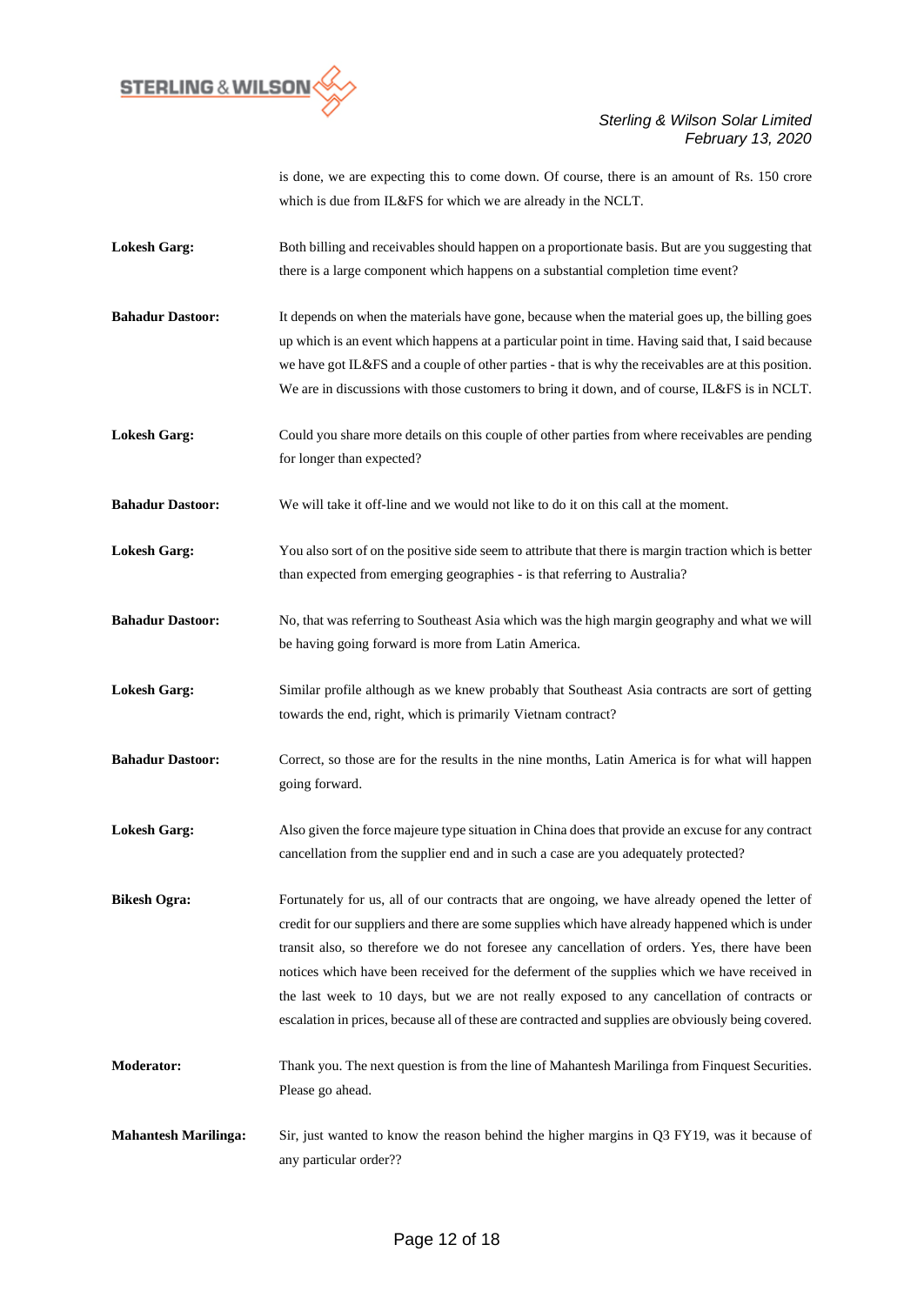

| <b>Bahadur Dastoor:</b>      | Margins are on the basis of orders being executed in a quarter, so that is why we continuously<br>say do not look at quarter-on-quarter. But to answer your question, yes, there were jobs which<br>were at stage of closure and new jobs which were being done in Southeast Asia at that point in<br>time and that is why the margins for that quarter were higher. On an average, of course you saw<br>that at the end of the year, it fell to 11% to 12%, which is also what we are saying for the current<br>year also. |
|------------------------------|-----------------------------------------------------------------------------------------------------------------------------------------------------------------------------------------------------------------------------------------------------------------------------------------------------------------------------------------------------------------------------------------------------------------------------------------------------------------------------------------------------------------------------|
| <b>Mahantesh Marilinga:</b>  | On steady state basis, like in the normal course of business, annually what would be the normal<br>Gross margins?                                                                                                                                                                                                                                                                                                                                                                                                           |
| <b>Bikesh Ogra:</b>          | On an annualized basis we had forecasted that Gross margins would be in the band of 10% to<br>11%.                                                                                                                                                                                                                                                                                                                                                                                                                          |
| <b>Mahantesh Marilinga:</b>  | What about EBITDA margin? Would it be in the 6.5% range?                                                                                                                                                                                                                                                                                                                                                                                                                                                                    |
| <b>Bikesh Ogra:</b>          | That is right. This is for FY21.                                                                                                                                                                                                                                                                                                                                                                                                                                                                                            |
| <b>Moderator:</b>            | Thank you. The next question is from the line of Siddharth Rajpurohit from JHP Securities.<br>Please go ahead.                                                                                                                                                                                                                                                                                                                                                                                                              |
| <b>Siddharth Rajpurohit:</b> | Sir, are our contracts having escalation clause?                                                                                                                                                                                                                                                                                                                                                                                                                                                                            |
| <b>Bikesh Ogra:</b>          | If there is an extension of time because of customers issues, then we are getting paid for<br>escalation of costs. But in case of force majeure it does not entail any escalation of costs although<br>it does entail an extension of time.                                                                                                                                                                                                                                                                                 |
| <b>Siddharth Rajpurohit:</b> | Sir, I understand there will be a cost differential if you go to a Plan B and source from other<br>countries?                                                                                                                                                                                                                                                                                                                                                                                                               |
| <b>Bikesh Ogra:</b>          | If there is a cost differential, if we source from other countries and if the project has to be<br>delivered in the timeline that are stipulated by the customer, the customer will have to pay for<br>that delta that would be incurred by sourcing from any other countries as compared to sourcing<br>it from China                                                                                                                                                                                                      |
| <b>Siddharth Rajpurohit:</b> | So, we will get that much amount of escalation?                                                                                                                                                                                                                                                                                                                                                                                                                                                                             |
| <b>Bikesh Ogra:</b>          | It is not specifically covered, but going by our experience if the customer insists because he has<br>to maintain those timelines, then we are entitled to ask him for an escalation of costs because of<br>the delta that would result on account of sourcing it from other locations as compared to China.                                                                                                                                                                                                                |
| <b>Siddharth Rajpurohit:</b> | That will be based on negotiation, it could be solved, or it could not be solved?                                                                                                                                                                                                                                                                                                                                                                                                                                           |
| <b>Bikesh Ogra:</b>          | Yes.                                                                                                                                                                                                                                                                                                                                                                                                                                                                                                                        |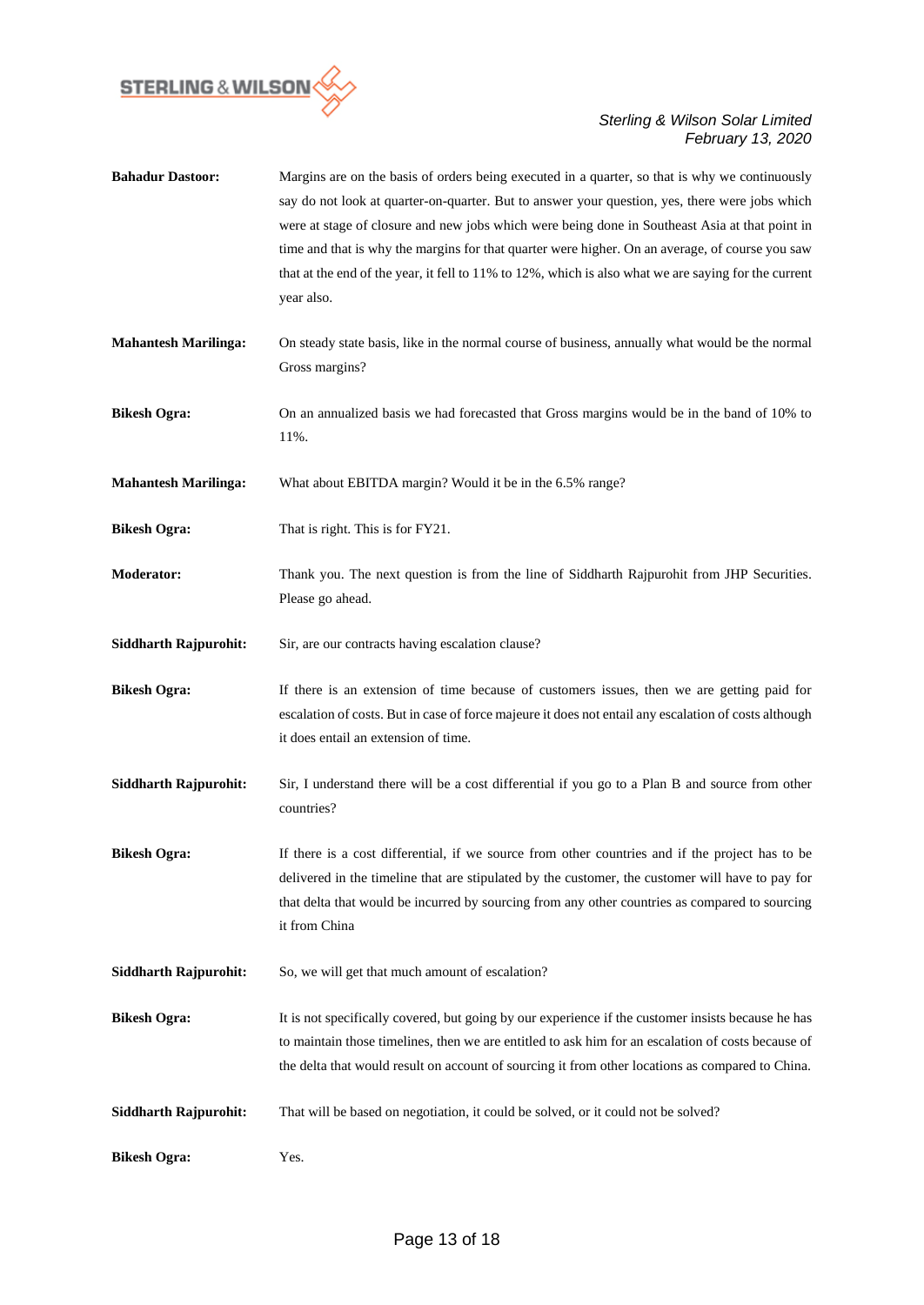

| <b>Siddharth Rajpurohit:</b> | Sir, is it possible for you to guide for the next year, what would be our revenue and margins?                                                                                                                                                                               |
|------------------------------|------------------------------------------------------------------------------------------------------------------------------------------------------------------------------------------------------------------------------------------------------------------------------|
| <b>Bahadur Dastoor:</b>      | It is too early. We will be doing a lot of work on this especially considering what is happening<br>right now. So we will give the guidance at the appropriate time but not at this stage.                                                                                   |
| <b>Siddharth Rajpurohit:</b> | What is the fund and non-fund based limit, Sir?                                                                                                                                                                                                                              |
| <b>Bahadur Dastoor:</b>      | Our fund-based limits from the consortium of bankers is Rs. 300 crore. As of right now the<br>utilization is Rs. 87 crore. The non-fund based limit is Rs. 8,800 crore, out of which our<br>utilization is in the region of Rs. 7,300 crore.                                 |
| <b>Moderator:</b>            | Thank you. The next question is from the line of Chirag Patel, an Individual Investor. Please go<br>ahead.                                                                                                                                                                   |
| <b>Chirag Patel:</b>         | Sir, my question is on the liability side. For contracts that we execute for our client, in that case<br>whatever material we import from China, does the guarantee or warranty lies with us or that<br>particular company which is manufacturing that particular component? |
| <b>Bikesh Ogra:</b>          | For the contracts that we execute, the guarantee of the components would lie with us for a period<br>of two years, post which all the guarantees and warranties for the next 25 years would get<br>assigned to the customers and it will be carrying on those obligations.   |
| <b>Bahadur Dastoor:</b>      | For these two years as well, it is back-to-back from the module manufacturer, the inverter<br>manufacturer etc. So it passes through us for first two years. Going forward after two years, it<br>gets assigned directly from the manufacturer to the customer.              |
| <b>Chirag Patel:</b>         | In operation and maintenance order book, whatever O&M activity we do for clients - is this the<br>same case with that part also or this differs on that?                                                                                                                     |
| <b>Bikesh Ogra:</b>          | For us, the operation and maintenance contract, our liability is restricted to the value of the O&M<br>contract, it does not really get affected on the EPC side. So we are restricted on terms of our<br>liabilities to the O&M contract.                                   |
| <b>Chirag Patel:</b>         | There is no period like two years?                                                                                                                                                                                                                                           |
| <b>Bikesh Ogra:</b>          | It depends on the duration of the O&M contract. There are contracts which we are executing for<br>five years, there are contracts for 10 years. So for that particular period, it will be restricted to<br>the value of the O&M contract.                                    |
| <b>Chirag Patel:</b>         | As you mentioned that in Q4FY20, we might get impacted for turnover due to this Corona virus<br>impact and shutdown is prevailing in China. So is there an alternative source of supply?                                                                                     |
| <b>Bikesh Ogra:</b>          | We have alternative sources of supplies which is from Malaysia, Taiwan, Vietnam and all, but<br>those markets primarily are addressing the US requirements. And now if they have to ramp up                                                                                  |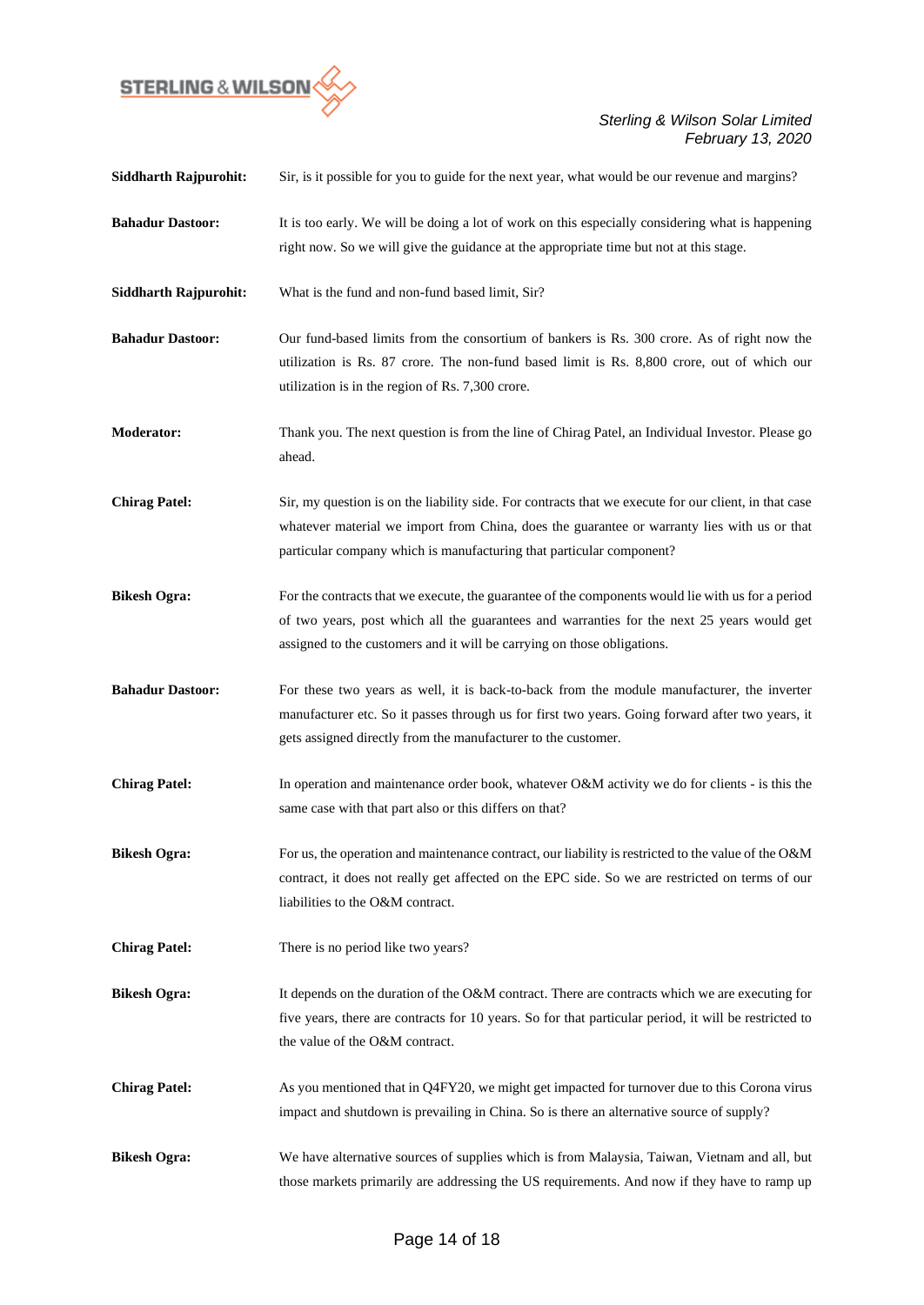

their supply or their production line basis the Chinese slowdown, it I think it will take some period of time before they really start ramping up. We do not see that happening in the next one or two months. But to your point, yes, there is a Plan B available, but that will involve cost escalation. Obviously if the customer insists that we go to a Plan B, then we will be asking for that cost delta from our customers.

**Moderator:** Thank you. The next question is from the line of Kushal Borlikar, an Individual Investor. Please go ahead.

**Kushal Borlikar:** I have two questions, my first question is on the hedging policy. If you could take us through your hedging policy for the revenues from other geographies as well as your supplies?

**Bahadur Dastoor:** Generally, we hedge on a net basis after looking at the inflow and the outflow. So to the extent of the margins essentially is what is hedged unless there is a timing difference. If there is a timing difference even that is hedged. That also forms part of whatever revenue we have earned which we are showing as part of the Rs. 49 crore in Q3 FY20.

**Kushal Borlikar:** So, you would say all of the net which is not naturally hedged, is hedged by you?

**Bahadur Dastoor:** That is correct.

**Kushal Borlikar:** My second question is on at a global level if you could take us through the approximate manufacturing capacity for your components and supplies in say China and the other alternative countries which you mentioned Malaysia, Vietnam, Taiwan, may be somewhat in India or any other geographies?

- **Bikesh Ogra:** If you look at the solar value chain, I think substantial amount of that value chain comes in from China which includes PV modules, which includes a large portion of steel which is used for the mounting of the modules. Then there are inverters cables and other switchgears which come from China. But that being said, I think other than modules, we would have a Plan B available for the other geographies like in Europe we have inverter manufacturers, we have switchgear manufacturers in India. We have got lot of these cable, switchgear and inverter manufacturers, but primarily modules which forms almost 35% to 40% of the overall contribution on the value chain is primarily coming in from China. So there is a Plan B available but that comes with a delta.
- Kushal Borlikar: Any approximate percentages wise on modules for other countries?

**Bikesh Ogra:** If I am buying say from China at Rs. X per watts, it will come at around 20% to 25% more from the other locations.

**Kushal Borlikar:** I mean percentage wise capacity?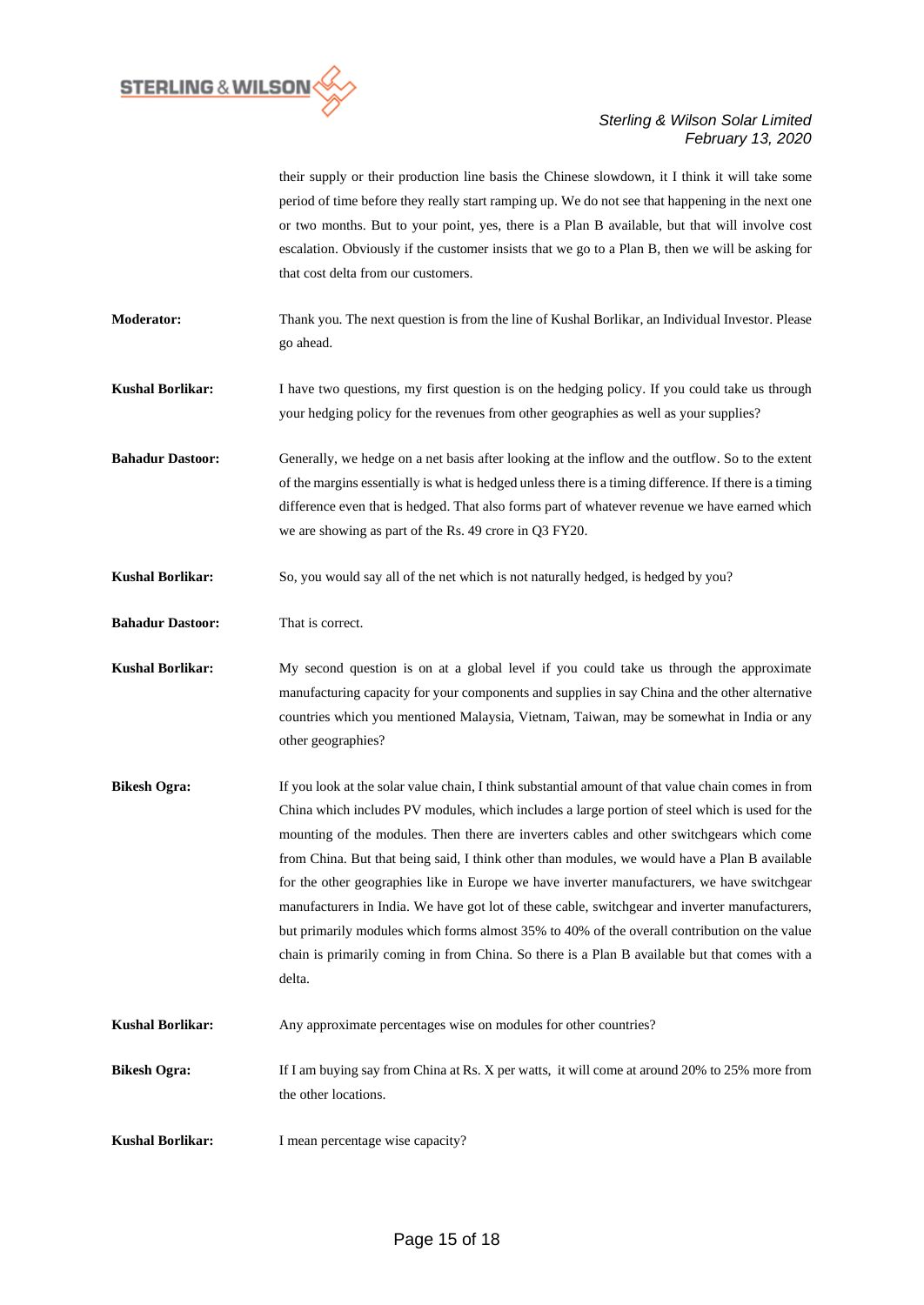

- **Bikesh Ogra:** If you take the capacity overall, roughly around 65% to 67% of the capacity is being manufactured in China. Out of the balance capacity, almost 7 to 8 Gigawatts is actually marked for the US markets. But because of the fact that there is a heavy anti-dumping duties in the US market, so therefore they take it from the other markets. So effectively we are left with hardly 20% to 25% and that addresses the European market and the markets in far East.
- **Moderator:** Thank you. The next question is from the line of Sanjay Dam from Old Bridge Capital Management. Please go ahead.
- **Sanjay Dam:** Sir, wanted to understand whether the intensity of ordering can get delayed by few quarters or so, because almost all of Middle East, Africa and related geographies depend on China for modules and other components?
- **Bikesh Ogra:** Whilst we would hope that it does not get affected in the near and long term. We hope that it is contained and arrested very soon, it is anybody's guess as to how long this epidemic will pan out and right now it is a global phenomenon. I do not think we are in a position to really comment as to what exactly would be the timelines in which it would get arrested.
- **Sanjay Dam:** Putting it the other way round, if the cost on the modules front really from sources, other than China cost 25% more, would it be a right conclusion that closure of such projects may wait till China normalizes?
- **Bikesh Ogra:** I would assume so. That being said I think it is also important to note in case the customer is hard bound on the timelines and he has to finish the project by a particular time and the China situation does not improve, so therefore he may have to resort to Plan B which is getting in from other countries. And obviously if we are working with the customer, we will have to ask for an additional costs claim from him.
- **Sanjay Dam:** Going by the way we source our components, would it be fair to say that vis-a-vis other major executors of these projects in Middle East, Africa and Europe, we are not that in any particular competitive disadvantage?

**Bikesh Ogra:** Absolutely not. We do not seem to be in any competitive disadvantage because like us all other EPCs are dependent on the Chinese supply chain for executing their projects, which includes the EPCs from Europe, Latin America, Australia etc. So most of them are dependent on the Chinese. So there is no competitive disadvantage that we see in terms of the disruption happening in China.

**Sanjay Dam:** Basically, the order bid pipeline would get delayed, but that's about it. So basically when you said that in the next two months \$ 2.2 billion of order should get closed and we should be able to bag 17% to 20% of it, so basically even if this get delayed, you expect share of ours to be maintained?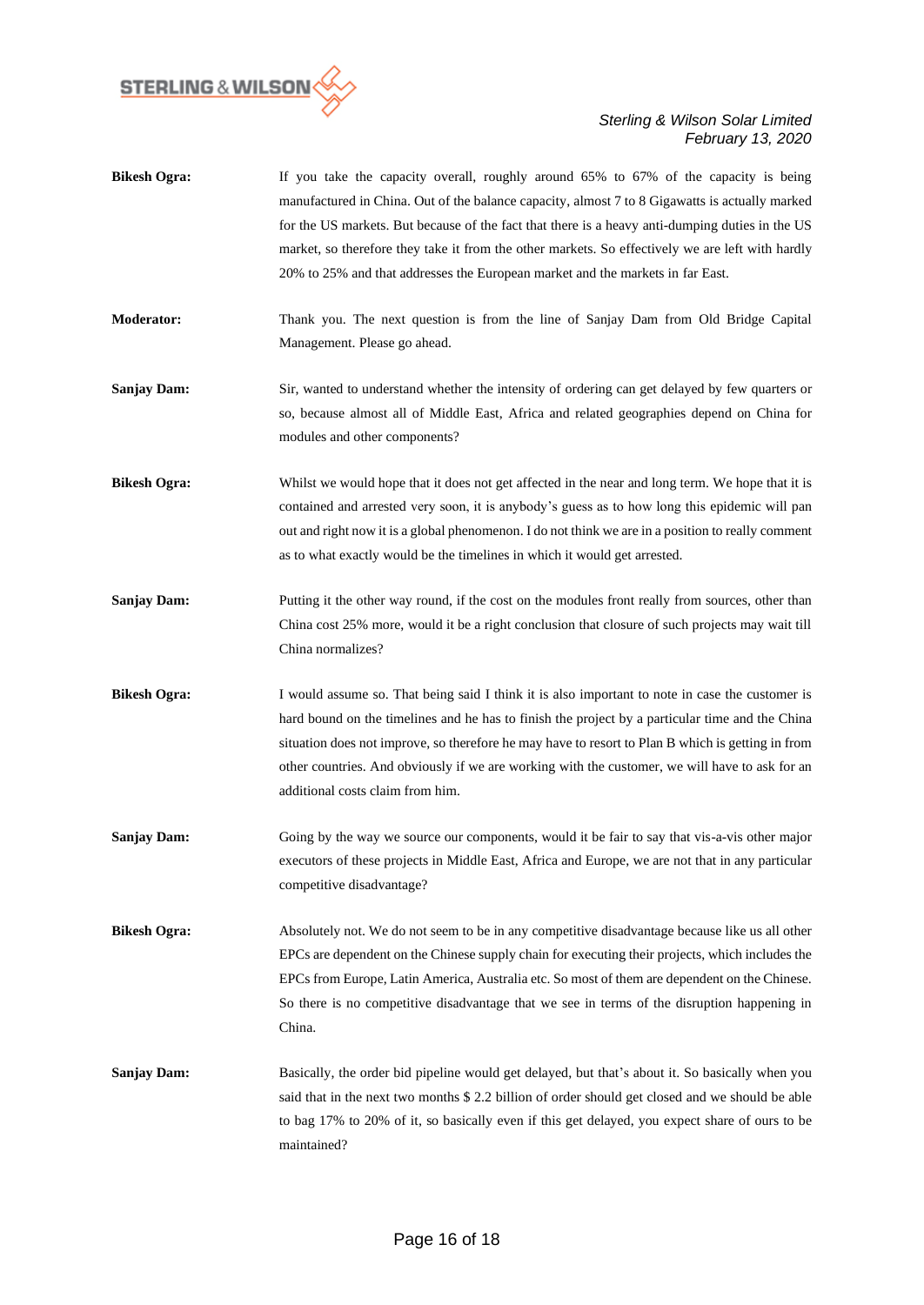

| <b>Bikesh Ogra:</b>     | Yes, absolutely, we are definitely going to maintain the share whatever I mentioned., It is only<br>as to when exactly the orders would get concluded. So it may get delayed by maybe two to three<br>months basis if China's situation does not improve. But otherwise the market share will continue<br>to stay at what we have been maintaining in the historical past.                                                                                                                                                                                                                                                                                                                                                                                                                                                                            |
|-------------------------|-------------------------------------------------------------------------------------------------------------------------------------------------------------------------------------------------------------------------------------------------------------------------------------------------------------------------------------------------------------------------------------------------------------------------------------------------------------------------------------------------------------------------------------------------------------------------------------------------------------------------------------------------------------------------------------------------------------------------------------------------------------------------------------------------------------------------------------------------------|
| <b>Sanjay Dam:</b>      | You also mentioned that EBITDA margin could see some impact of 1%-1.5%. So that is vis-a-<br>vis the 6.7% that we did for 9M FY20. Is that correct?                                                                                                                                                                                                                                                                                                                                                                                                                                                                                                                                                                                                                                                                                                   |
| <b>Bahadur Dastoor:</b> | The site cost are $1\% - 1.5\%$ , obviously that is on the total life-cycle of the contract and not for a<br>period of extension. So if it is going to be just one month or two months, it would be a proportion<br>of that.                                                                                                                                                                                                                                                                                                                                                                                                                                                                                                                                                                                                                          |
| <b>Moderator:</b>       | Thank you. The next question is from the line of Ashok Shah, an Individual Investor. Please go<br>ahead.                                                                                                                                                                                                                                                                                                                                                                                                                                                                                                                                                                                                                                                                                                                                              |
| <b>Ashok Shah:</b>      | You said something is outstanding also from other concerns also. So is this amount very big or<br>is it a very small amount, can you quantify it?                                                                                                                                                                                                                                                                                                                                                                                                                                                                                                                                                                                                                                                                                                     |
| <b>Bahadur Dastoor:</b> | We were talking about the receivables which are the trade receivables in the normal course of<br>the business.                                                                                                                                                                                                                                                                                                                                                                                                                                                                                                                                                                                                                                                                                                                                        |
| <b>Ashok Shah:</b>      | So, it is not outstanding for longer time?                                                                                                                                                                                                                                                                                                                                                                                                                                                                                                                                                                                                                                                                                                                                                                                                            |
| <b>Bahadur Dastoor:</b> | No and we make provisions if we feel that there is something which needs to be provided for.                                                                                                                                                                                                                                                                                                                                                                                                                                                                                                                                                                                                                                                                                                                                                          |
| <b>Ashok Shah:</b>      | Secondly, in regarding this norm, we are charging very less percentage of interest at 9% on loan<br>given to promoters and again due to their defaulting as per the time given during the IPO. Also<br>the company stock price and valuation has gone down. So are we putting some extra claim on<br>the promoters to compensate the investors?                                                                                                                                                                                                                                                                                                                                                                                                                                                                                                       |
| <b>Bahadur Dastoor:</b> | The weighted average cost of borrowing versus the weighted average cost of the inter-corporate<br>deposits and loans has a 1% differential which is being charged as per what the Board of<br>Directors and what the inter-corporate deposit terms had mentioned. As I have said before, there<br>is no real loss to the company because we are getting compensated for the all in costs that had<br>been incurred by us for these loans as well as whenever they get renewed, whatever are the<br>additional charges, we get compensated for it. Since all of these were prior to the IPO and these<br>are ICDs, there is no change which is now being envisaged in making any of them, especially<br>since the promoters have brought in Rs. 1,000 crore which they had committed and are<br>committed to bringing in the balance on the due dates. |
| <b>Ashok Shah:</b>      | But due to the promoter not repaying loan in time, valuation of the company has gone down.<br>Can a class action suit can be filed? As a manager of the company are you planning to file a case<br>on the promoters?                                                                                                                                                                                                                                                                                                                                                                                                                                                                                                                                                                                                                                  |